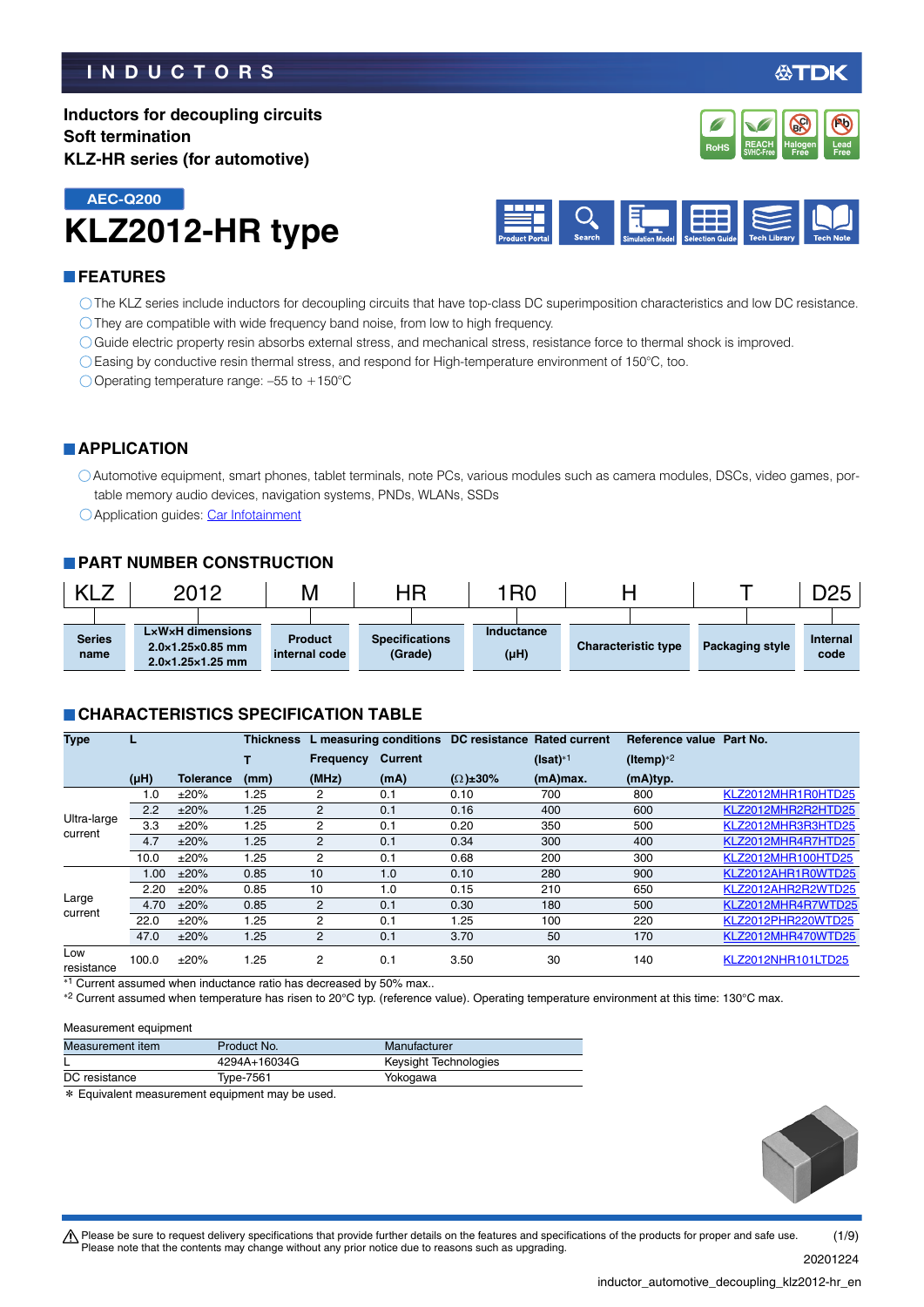### **L FREQUENCY CHARACTERISTICS H CHARACTERISTIC PRODUCT**



Measurement equipment

| Product No.                                     | Manufacturer          |  |
|-------------------------------------------------|-----------------------|--|
| E4991A+16192A                                   | Keysight Technologies |  |
| * Equivalent measurement equipment may be used. |                       |  |

### **L FREQUENCY CHARACTERISTICS W CHARACTERISTIC PRODUCT**



| E4991A+16192A                                        | Keysight Technologies |  |  |
|------------------------------------------------------|-----------------------|--|--|
| $\star$ Equivalent measurement equipment may be used |                       |  |  |

\* Equivalent measurement equipment may be used.

Please be sure to request delivery specifications that provide further details on the features and specifications of the products for proper and safe use.<br>Please note that the contents may change without any prior notice d (2/9)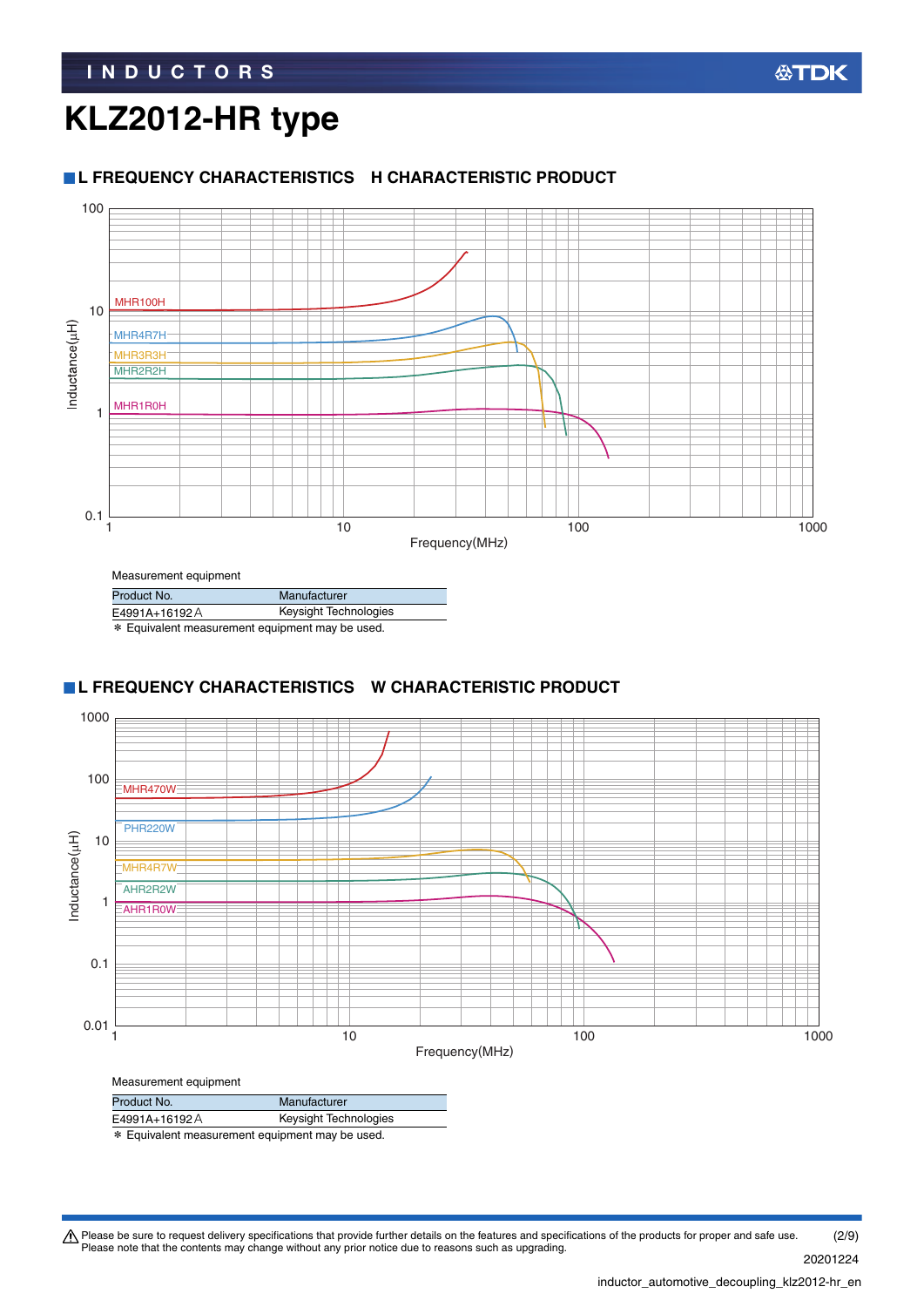### **L FREQUENCY CHARACTERISTICS L CHARACTERISTIC PRODUCT**



Measurement equipment

| Product No.                                          | Manufacturer          |  |  |
|------------------------------------------------------|-----------------------|--|--|
| E4991A+16192A                                        | Keysight Technologies |  |  |
| $\star$ Equivalent measurement equipment may be used |                       |  |  |

\* Equivalent measurement equipment may be used.

Please be sure to request delivery specifications that provide further details on the features and specifications of the products for proper and safe use.<br>Please note that the contents may change without any prior notice d 20201224 (3/9)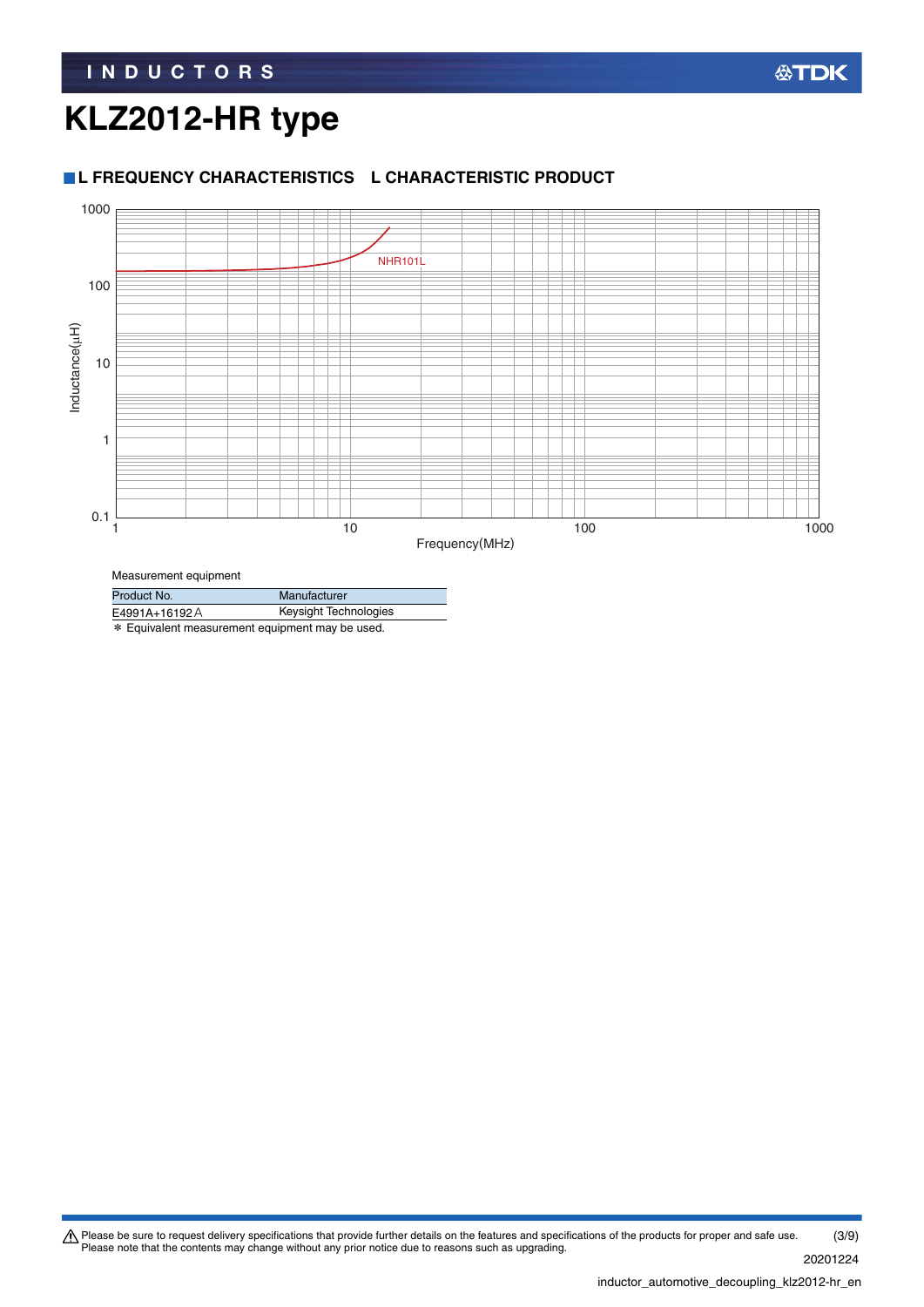### **INDUCTORS**

## **KLZ2012-HR type**

### **INDUCTANCE VS. DC BIAS CHARACTERISTICS H CHARACTERISTIC PRODUCT**



| <u>Measurement</u> equipment                    |                       |  |
|-------------------------------------------------|-----------------------|--|
| Product No.                                     | Manufacturer          |  |
| 4291B+16200A+16192A                             | Keysight Technologies |  |
| * Equivalent measurement equipment may be used. |                       |  |

### **INDUCTANCE VS. DC BIAS CHARACTERISTICS W CHARACTERISTIC PRODUCT**



\* Equivalent measurement equipment may be used.

Please be sure to request delivery specifications that provide further details on the features and specifications of the products for proper and safe use.<br>Please note that the contents may change without any prior notice d (4/9)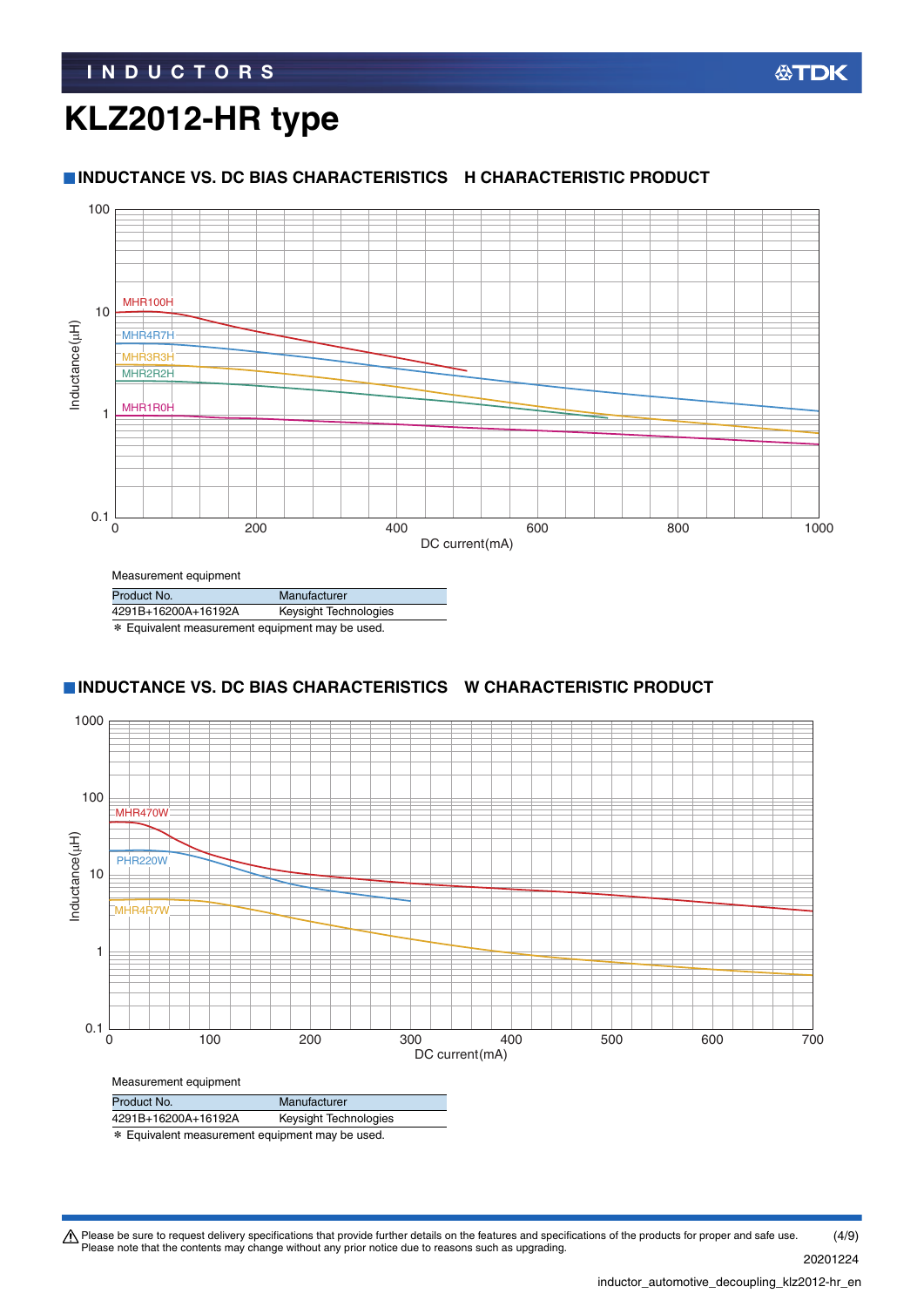### **INDUCTANCE VS. DC BIAS CHARACTERISTICS L CHARACTERISTIC PRODUCT**



Measurement equipment

| Product No.         | Manufacturer          |  |
|---------------------|-----------------------|--|
| 4291B+16200A+16192A | Keysight Technologies |  |
|                     |                       |  |

\* Equivalent measurement equipment may be used.

Please be sure to request delivery specifications that provide further details on the features and specifications of the products for proper and safe use.<br>Please note that the contents may change without any prior notice d 20201224 (5/9)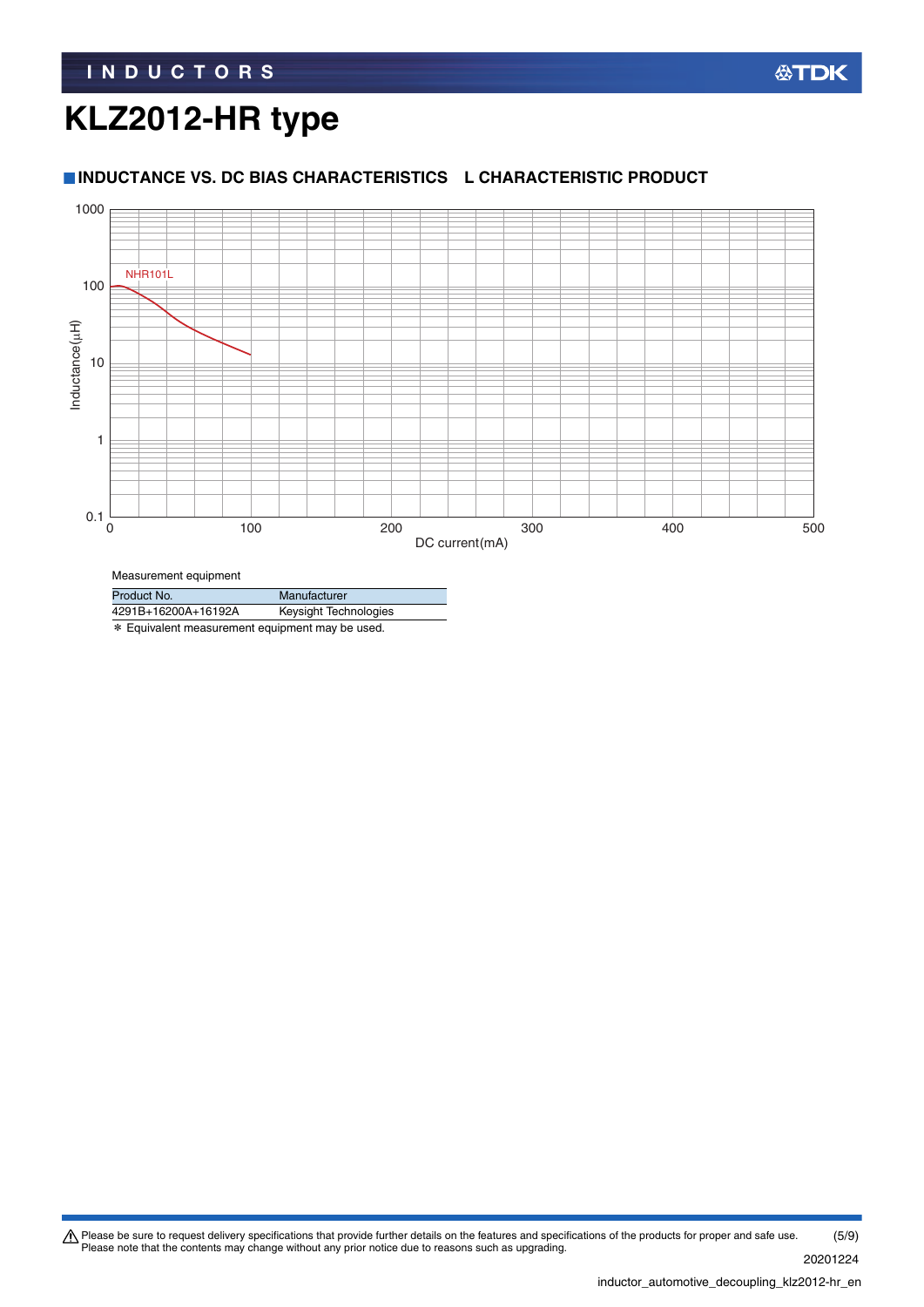### **INDUCTORS**

## **KLZ2012-HR type**



### Measurement equipment

| Product No.                                     | Manufacturer          |  |  |
|-------------------------------------------------|-----------------------|--|--|
| E4991A+16192A                                   | Keysight Technologies |  |  |
| * Equivalent measurement equipment may be used. |                       |  |  |

### **IMPEDANCE FREQUENCY CHARACTERISTICS W CHARACTERISTIC PRODUCT**



\* Equivalent measurement equipment may be used.

Please be sure to request delivery specifications that provide further details on the features and specifications of the products for proper and safe use.<br>Please note that the contents may change without any prior notice d (6/9)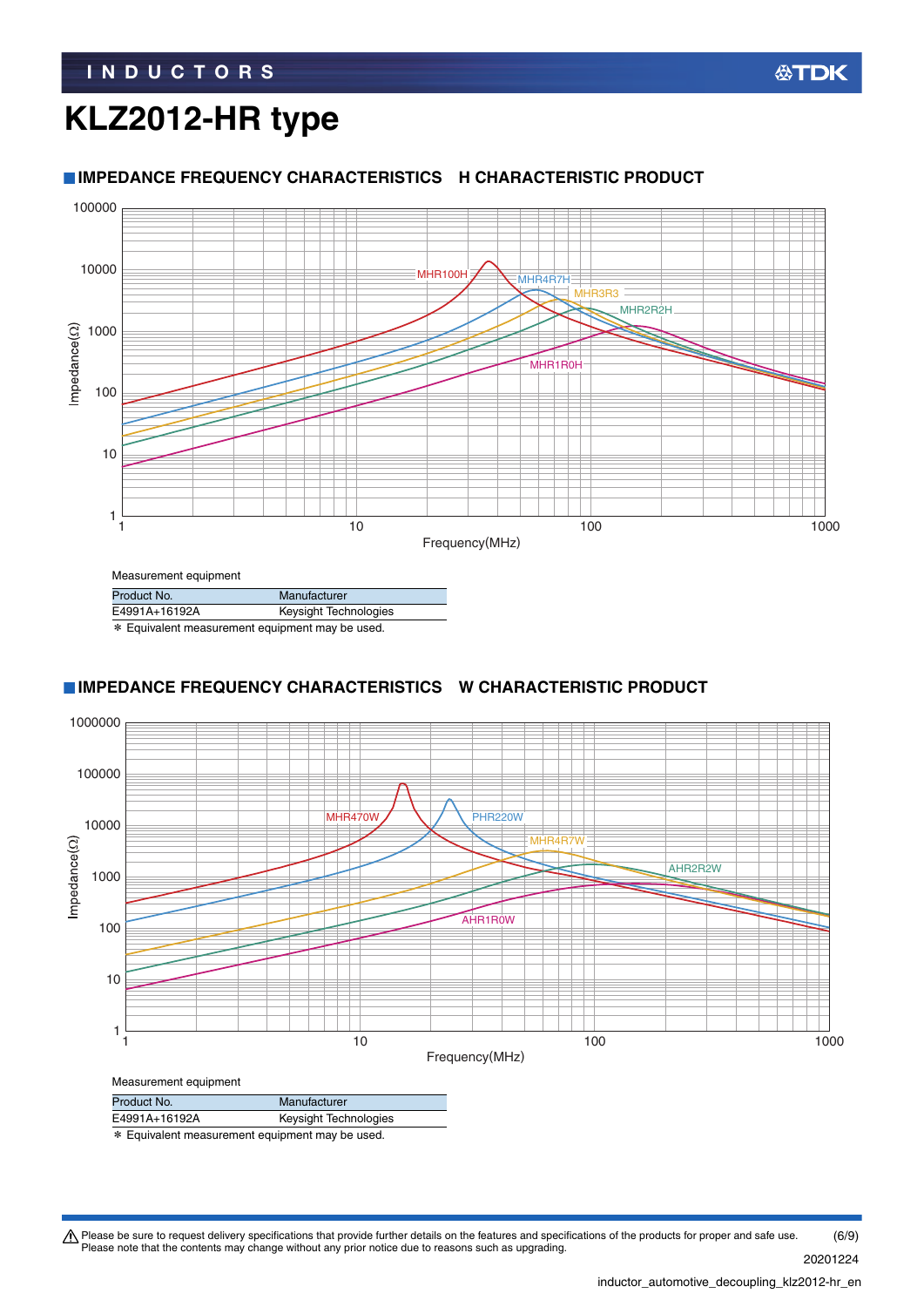### **IMPEDANCE FREQUENCY CHARACTERISTICS L CHARACTERISTIC PRODUCT**



Measurement equipment

| Product No.                                          | Manufacturer          |  |  |
|------------------------------------------------------|-----------------------|--|--|
| E4991A+16192A                                        | Keysight Technologies |  |  |
| $\star$ Equivalent measurement equipment may be used |                       |  |  |

\* Equivalent measurement equipment may be used.

Please be sure to request delivery specifications that provide further details on the features and specifications of the products for proper and safe use.<br>Please note that the contents may change without any prior notice d 20201224 (7/9)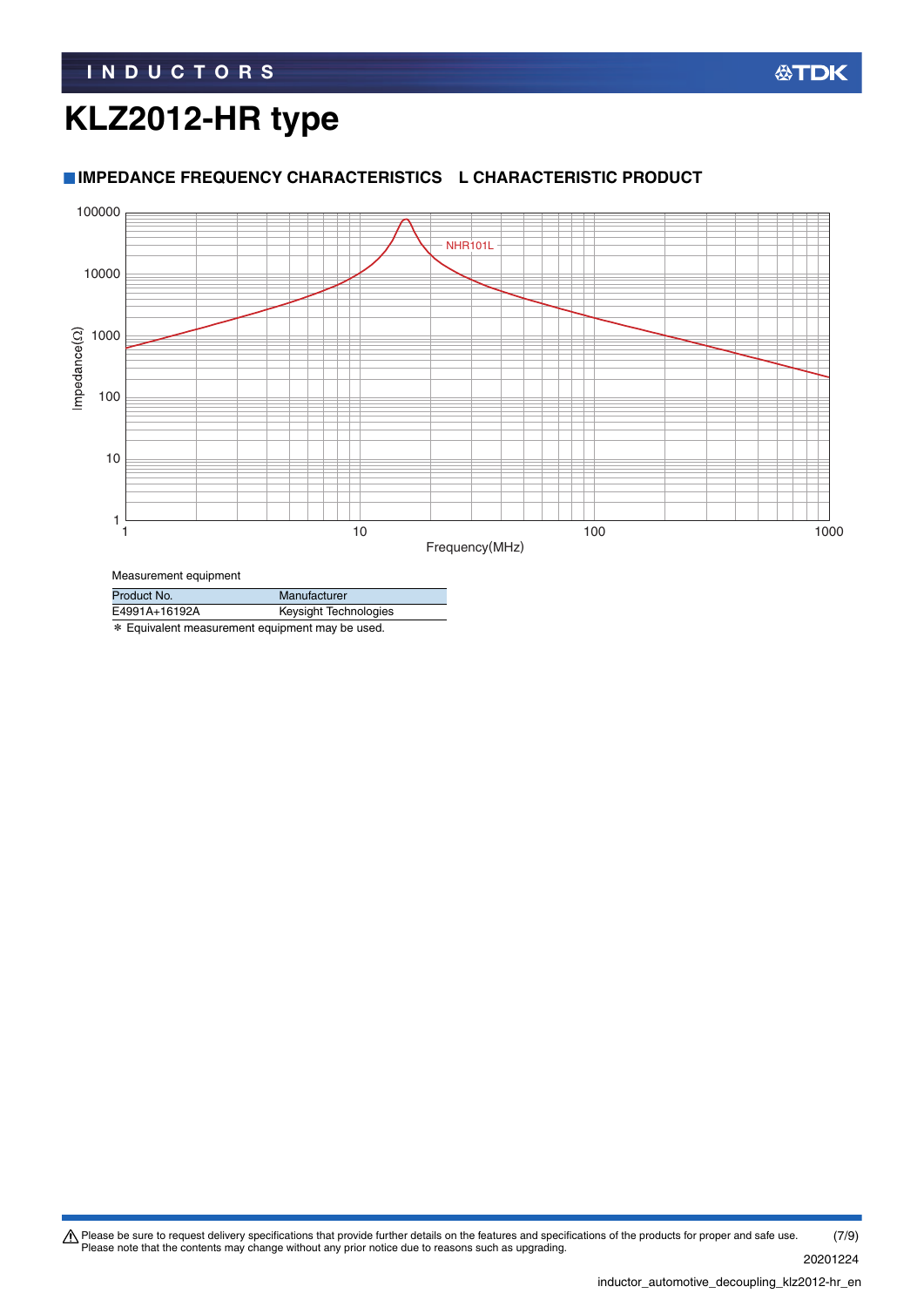### **SHAPE & DIMENSIONS**



Dimensions in mm

### **PACKAGING STYLE**

#### **REEL DIMENSIONS**



Dimensions in mm

#### **TAPE DIMENSIONS**



Dimensions in mm

| <b>Type</b>       |            |             |               |            |
|-------------------|------------|-------------|---------------|------------|
| <b>KLZ2012-HR</b> | t=0.85     | $1.5 + 0.2$ | $2.3 \pm 0.2$ | $1.1$ max. |
|                   | $t = 1.25$ | $1.5 + 0.2$ | $2.3 \pm 0.2$ | $1.5$ max. |



Dimensions in mm

#### **PACKAGE QUANTITY**

| Package  | t=0.85mm    | 4000 pcs/reel |
|----------|-------------|---------------|
| quantity | $t=1.25$ mm | 2000 pcs/reel |

### **TEMPERATURE RANGE, INDIVIDUAL WEIGHT**

| <b>Type</b>                                                | Operating<br>temperature range | <b>Storage</b><br>temperature range* | <b>Individual</b><br>weight |
|------------------------------------------------------------|--------------------------------|--------------------------------------|-----------------------------|
| t=0.85mm                                                   | $-55$ to +150 °C               | $-55$ to $+150$ °C                   | $10 \text{ mg}$             |
| $t=1.25$ mm                                                | $-55$ to +150 °C               | $-55$ to $+150$ °C                   | 14 mg                       |
| * The storage temperature range is for after the assembly. |                                |                                      |                             |

∗ The storage temperature range is for after the assembly.

### **RECOMMENDED LAND PATTERN**



### **RECOMMENDED REFLOW PROFILE**



Please be sure to request delivery specifications that provide further details on the features and specifications of the products for proper and safe use.<br>Please note that the contents may change without any prior notice d (8/9)